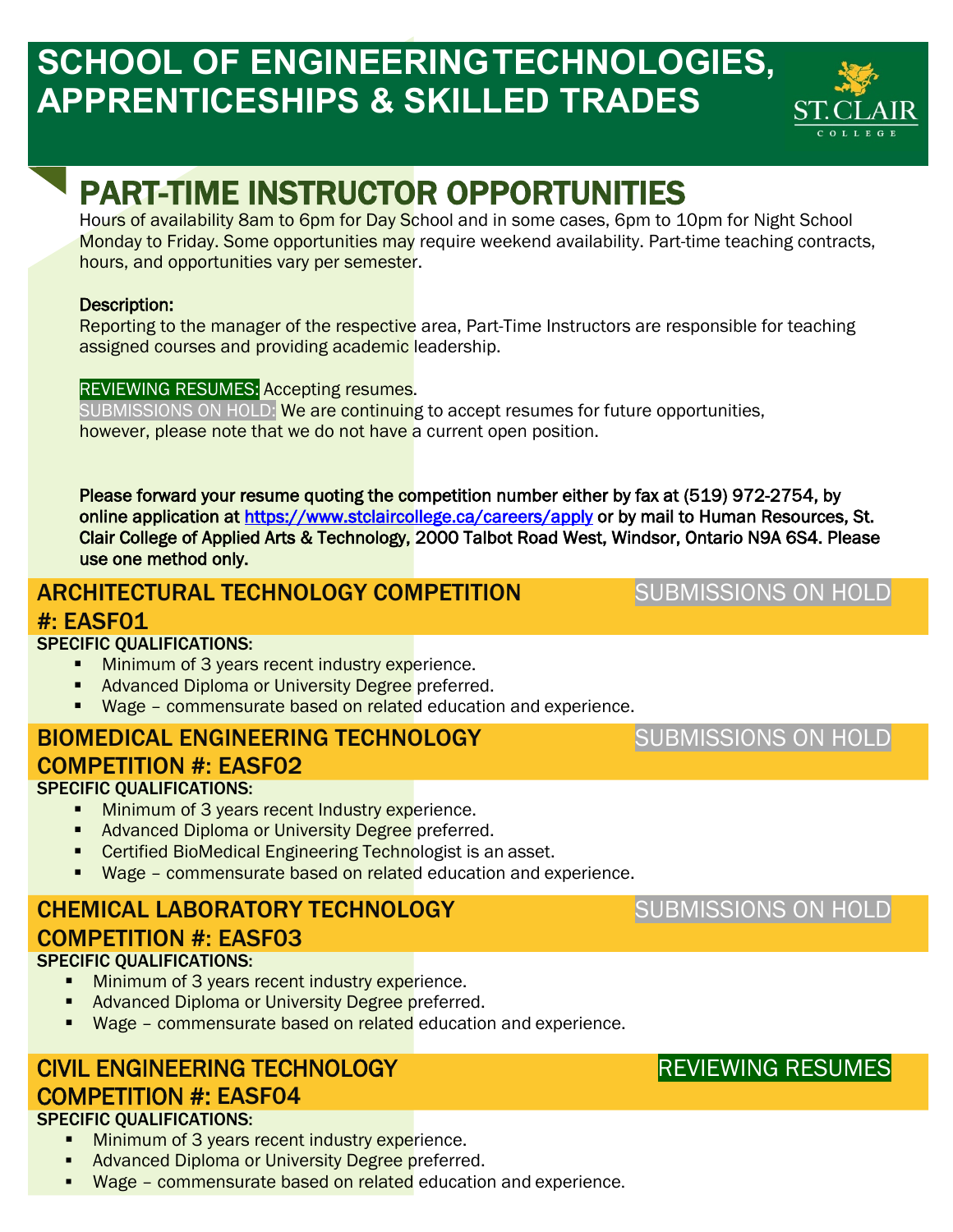# CONSTRUCTION PROJECT MANAGEMENT COMPETITION #: EASF05

#### SPECIFIC QUALIFICATIONS:

- Minimum of 3 years recent industry experience.
- Advanced Diploma or University Degree preferred.
- **Wage commensurate based on related education and experience.**

#### ELECTROMECHANICAL ROBOTICS COMPETITION #: EASF06

#### SPECIFIC QUALIFICATIONS:

- Minimum of 3 years industry experience in any of the following: ABB Industrial Robots, Rockwell 5000 PLC Programming, Fluid Power and Cognex Machine Vision.
- Advanced Diploma or University Degree preferred.
- Wage commensurate based on related education and experience.

### ELECTRONIC ENGINEERING TECHNOLOGY COMPETITION #: EASF07

#### SPECIFIC QUALIFICATIONS:

- **Minimum of three (3) years recent industry experience.**
- Advanced Diploma or University Degree preferred.
- Wage commensurate based on related education and experience.

#### SPECIFIC QUALIFICATIONS: INTERIOR DESIGN COMPETITION #: EASF08

- **Minimum of three (3) years recent industry experience.**
- Advanced Diploma or University Degree preferred.
- Wage commensurate based on related education and experience.

## MECHANICAL ENGINEERING TECHNOLOGY – AUTO PRODUCT DESIGN COMPETITION #: EASF09

#### SPECIFIC QUALIFICATIONS:

- **Minimum of three (3) years recent industry experience.**
- **Advanced Diploma or University Degree preferred.**
- Wage commensurate based on related education and experience.

# CARPENTRY AND RENOVATION TECHNIQUES COMPETITION #: EASF10

#### SPECIFIC QUALIFICATIONS:

- **Minimum of three (3) years recent industry experience**
- **403A Certificate of Qualification**
- Wage commensurate based on related education and experience.

# LANDSCAPE HORTICULTURE COMPETITION #: EASF13

#### SPECIFIC QUALIFICATIONS:

- Minimum of three (3) years recent job-related experience.
- Diploma in Horticulture or Landscape Design or Landscape Architecture.
- Wage commensurate based on related education and experience.

REVIEWING RESUMES

## SUBMISSIONS ON HOLD

SUBMISSIONS ON HOLD

## REVIEWING RESUMES

# SUBMISSIONS ON HOLD

# SUBMISSIONS ON HOLD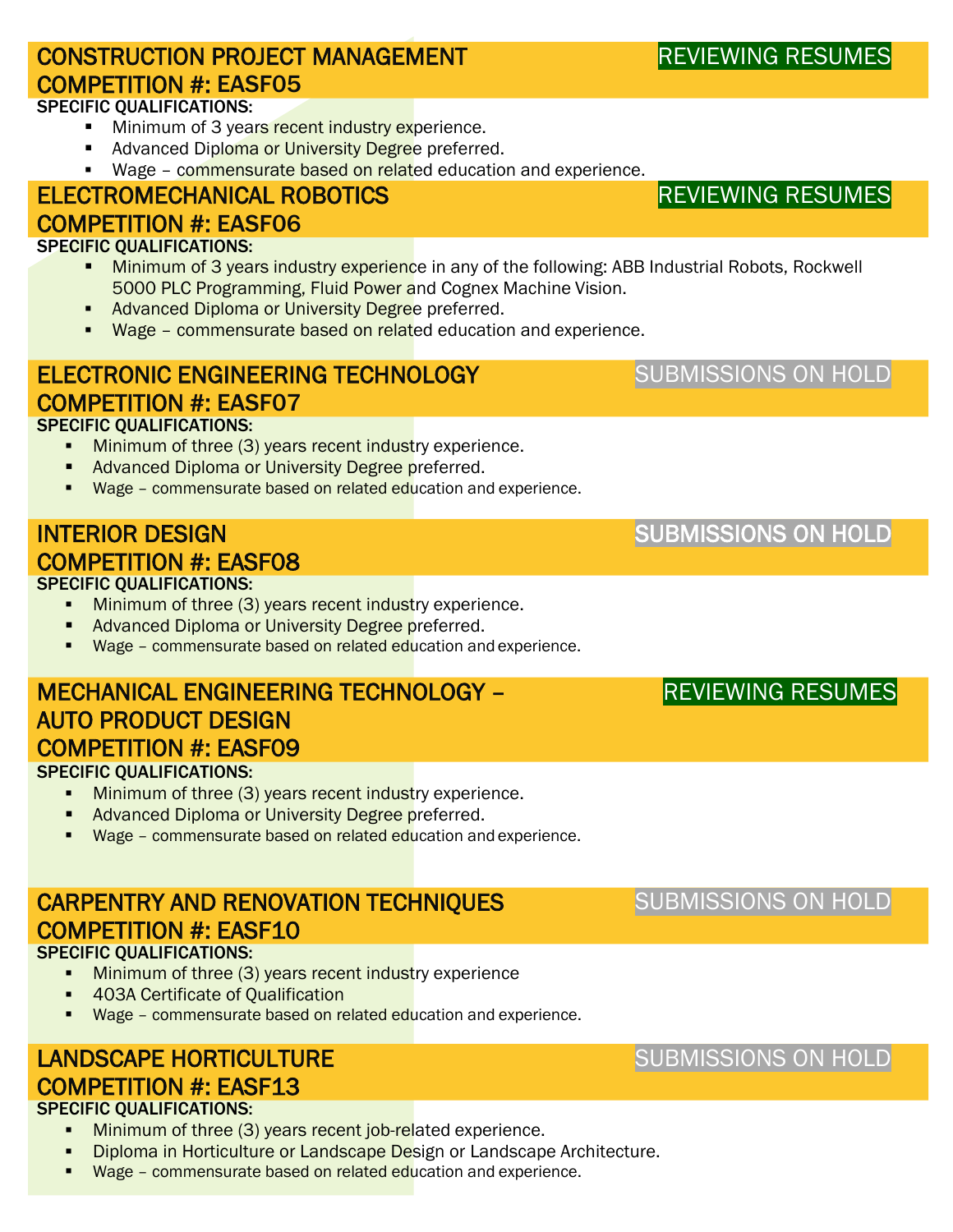#### PRE-SERVICE FIRE FIGHTER EDUCATION & TRAINING COMPETITION #: EASF15

#### SPECIFIC QUALIFICATIONS:

- Minimum of three (3) years recent job-related experience.
- NFPA1001, 1002, Fire Officer 1, 1041 Fire Instructor 1 is preferred.
- Wage commensurate based on related education and experience.

#### SPECIFIC QUALIFICATIONS: MECHANICAL TECHNICIAN CAD/CAM COMPETITION #: EASF17

- Minimum of 3 years recent CNC programming or design experience. Five (5) years preferred.
- 429A or 430 A or 413A Certificate of Qualification.
- Wage commensurate based on related education and experience.

# AUTOMOTIVE SERVICE TECHNICIAN COMPETITION #: EASF18

#### SPECIFIC QUALIFICATIONS:

- Minimum of 3 years recent industry experience after passing the Certificate of Qualification.
- 310S Certificate of Qualification.
- Wage commensurate based on related education and experience.

## BRICK AND STONE MASON COMPETITION #: EASF19

#### SPECIFIC QUALIFICATIONS:

- Minimum of 3 years recent industry experience after passing the Certificate of Qualification.
- **401A Certificate of Qualification.**
- Wage commensurate based on related education and experience.

# GENERAL MACHINIST COMPETITION #: EASF20

#### SPECIFIC QUALIFICATIONS:

- **Minimum of 3 years recent industry experience after passing the Certificate of Qualification.**
- 429A or 430A or 431A Certificate of Qualification.
- Wage commensurate based on related education and experience.

#### SPECIFIC QUALIFICATIONS: HAIRSTYLIST COMPETITION #: EASF21

- Minimum of 3 years recent industry experience after passing the Certificate of Qualification.
	- **332A Certificate of Qualification.**
	- **Wage commensurate based on related education and experience**

#### **ELECTRICIAN**

### COMPETITION #: EASF22

#### SPECIFIC QUALIFICATIONS:

- Minimum of five (5) years recent industry experience after passing the Certificate of Qualification.
- 442A or 309A Certificate of Qualification.
- **Wage commensurate based on related education and experience**

# REVIEWING RESUMES

## SUBMISSIONS ON HOLD

# SUBMISSIONS ON HOLD

# SUBMISSIONS ON HOLD

# REVIEWING RESUMES

# SUBMISSIONS ON HOLD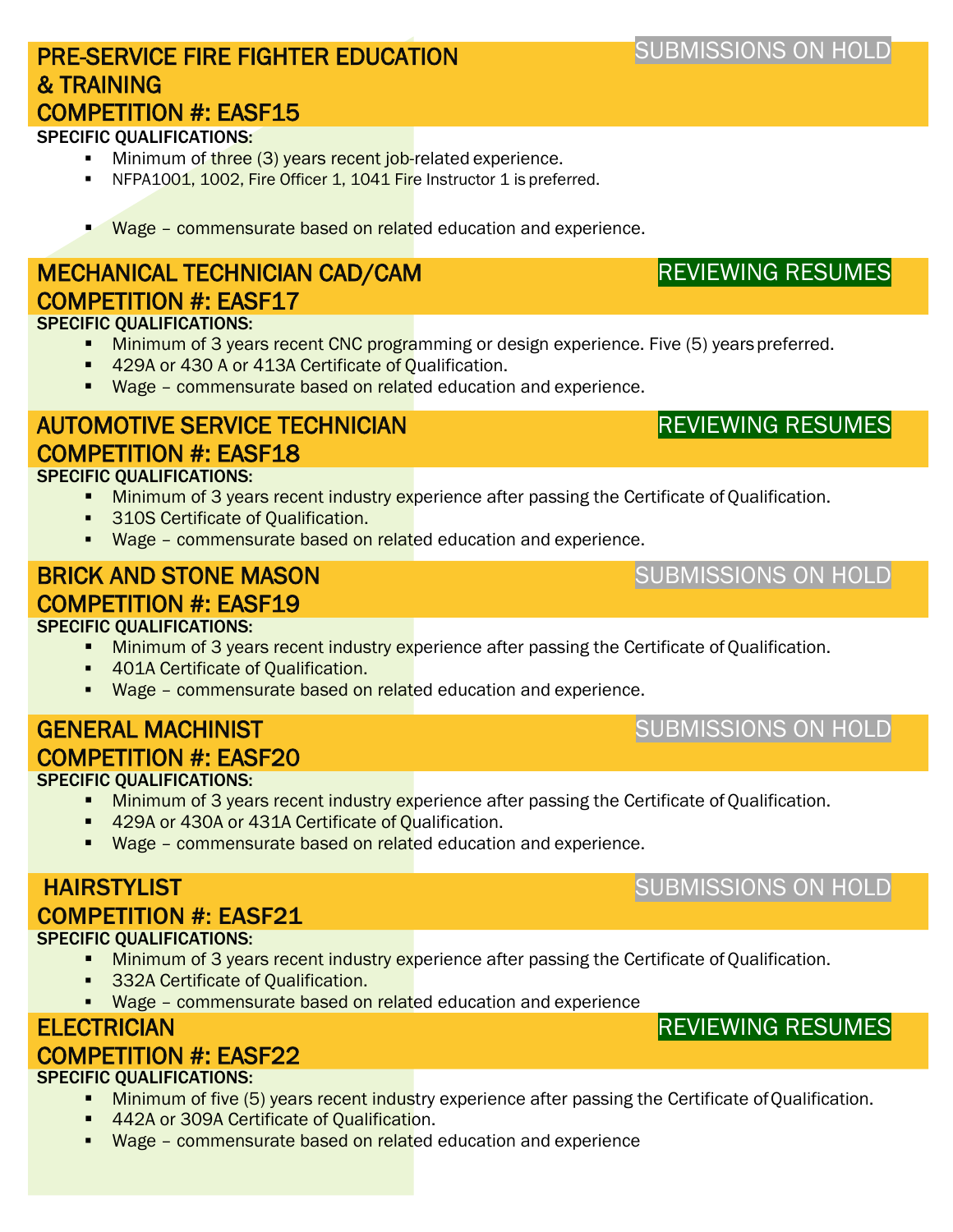# INDUSTRIAL MECHANIC MILLWRIGHT COMPETITION #: EASF23

#### SPECIFIC QUALIFICATIONS:

- Minimum of 3 years recent industry experience after passing the Certificate of Qualification.
- 433A Certificate of Qualification.
- Wage commensurate based on related education and experience.

### MOLD MAKER

#### COMPETITION #: EASF24

#### SPECIFIC QUALIFICATIONS:

- **Minimum of 3 years recent industry experience after passing the Certificate of Qualification.**
- 431A Certificate of Qualification.
- Wage commensurate based on related education and experience.

#### PLUMBER COMPETITION #: EASF25

#### SPECIFIC QUALIFICATIONS:

- Minimum of 3 years recent industry experience after passing the Certificate of Qualification.
- 306A Certificate of Qualification.
- Wage commensurate based on related education and experience.

# TRUCK AND COACH TECHNICIAN COMPETITION #: EASF28

#### SPECIFIC QUALIFICATIONS:

- **Minimum of 3 years recent industry experience after passing the Certificate of Qualification.**
- **310T Certificate of Qualification.**
- Wage commensurate based on related education and experience.

#### REFRIGERATION AND AIR CONDITIONING SYSTEMS MECHANIC – BRANCH 1 COMPETITION #: EASF29 SPECIFIC QUALIFICATIONS:

- Minimum of 3 years recent industry experience after passing the Certificate of Qualification.
- 313A Certificate of Qualification (313A or 313 D required for level 1 apprenticeship).
- Wage commensurate based on related education and experience

#### SPECIFIC QUALIFICATIONS: TOOL AND DIE MAKER COMPETITION #: EASF30

- **Minimum of 3 years recent industry experience after passing the Certificate of Qualification.**
- 313A Certificate of Qualification (313A or 313 D required for level 1apprenticeship).
- Wage commensurate based on related education and experience

# SHEET METAL COMPETITION #: EASF31

#### SPECIFIC QUALIFICATIONS:

- Minimum of 3 years recent industry experience after passing the Certificate of Qualification.
- 308A Certificate of Qualification or T207 Diploma preferred.
- Wage commensurate based on related education and experience.

# SUBMISSIONS ON HOLD

### SUBMISSIONS ON HOLD

SUBMISSIONS ON HOLD

# SUBMISSIONS ON HOLD

SUBMISSIONS ON HOLD

REVIEWING RESUME